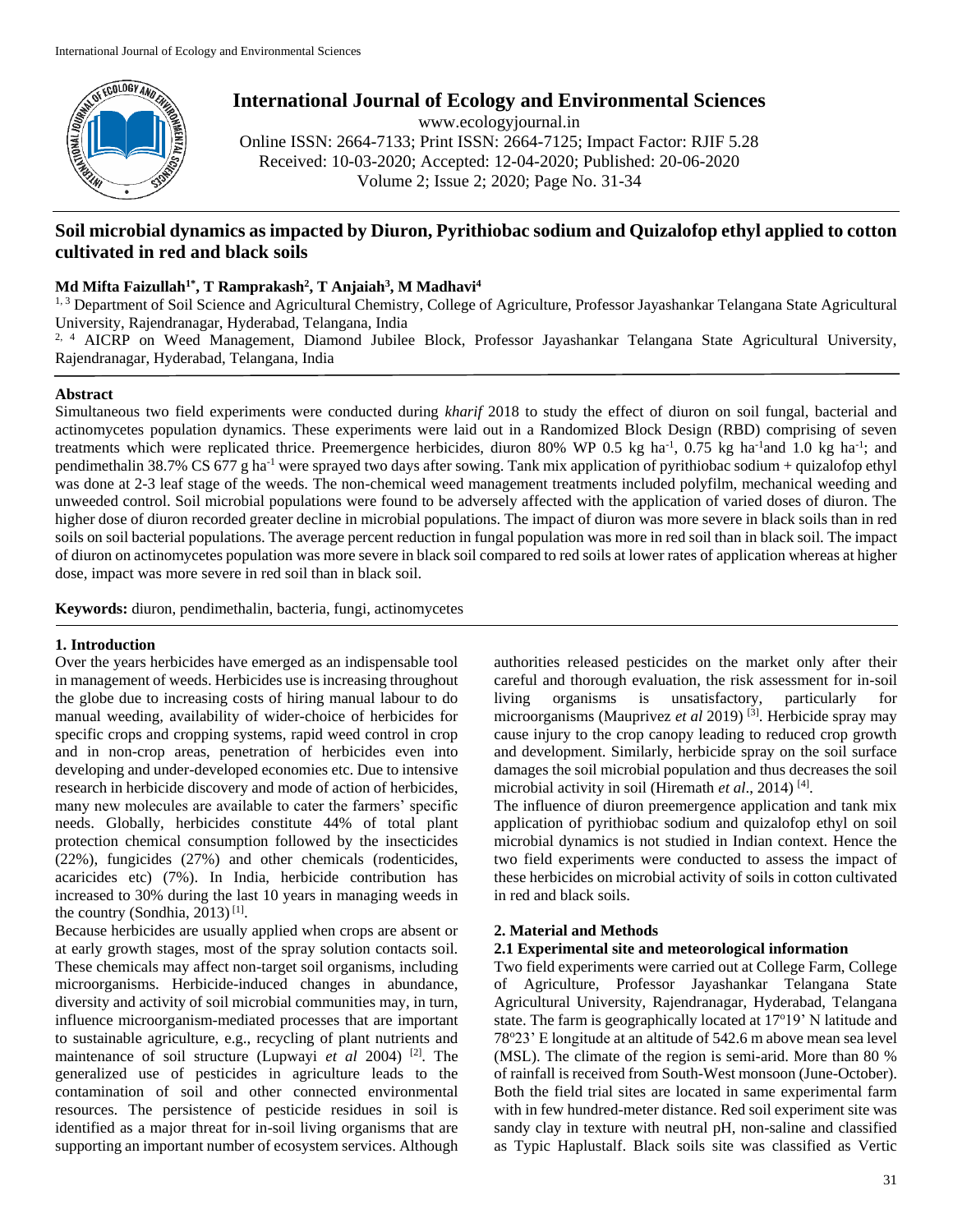Haplustept with clay loam texture, slightly alkaline pH and nonsaline.

Field experiments were laid out in a Randomized Block Design comprising of seven treatments which were replicated thrice. "First Class BG II" cotton hybrid seeds of Bayer company were sown at a seed rate of 2.5 kg ha<sup>-1</sup>. Seeds were sown at a spacing of 90 x 60 cm. Thinning was done within two weeks of sowing to maintain optimum plant population. Preemergence (PE) herbicides*,* diuron 80% WP ("Karmex" of Adama India Pvt. Ltd) at 0.5 kg ha<sup>-1</sup>, 0.75 kg ha<sup>-1</sup> and 1.0 kg ha<sup>-1</sup>; and pendimethalin 38.7% CS ("Stomp extra" BASF India Pvt. Ltd (677 g ha-1 ) were sprayed with knapsack sprayer fitted with flat fan nozzle at two days after sowing. Spray volume applied was 500 lit ha<sup>-1</sup>. Pyrithiobac sodium 10% EC ("Hit Weed" of Godrej Agrovet India Pvt. Ltd)  $62.5$  g ha<sup>-1</sup> + quizalofop ethyl 5 % EC ("Targasuper" of Dhanuka Inida Pvt. Ltd.) 50 gm ha-1 were sprayed at 2-3 leaf stage of the weeds. Polyfilm was spread one day before sowing and seeds were sown by making holes on film at designated spacing. Mechanical weeding was done at 20, 40, 60 DAS with power weeder (Honda F300) and an unweeded control was maintained without any weeding from sowing to harvest.

#### **2.2 Enumeration of microbial populations**

Bacteria**,** fungal and actinomycetes population was counted by using serial dilution technique (Subba Rao, 1988) [5]. One gram of soil sample was suspended in 9 ml of sterile water in a dilution tube (Tuladhar, 1983)  $[6]$  and shaken for 15 min. This constituted

10<sup>-1</sup> concentration. One millilitre of this suspension was taken by using a fresh sterile pipette and 9 ml sterile water was then added to get 10-2 dilution. The sequence was continued till a dilution of 10-8 was reached.

Different media was prepared for isolation of micro-organisms. Nutrient agar media (Allen, 1953)<sup>[7]</sup> for bacteria, rose-bengal agar media (Martin, 1950)  $[8]$  for fungi and actinomycetes isolation agar for actinomycetes were used. Freshly mixed suspension (1 ml) was transferred into the sterile petri dish using sterile tip of micro-pipette. For fungi,  $10^{-3}$  to  $10^{-6}$  dilutions,  $10^{-5}$ to  $10^{-8}$  dilutions for bacteria and  $10^{-4}$  to  $10^{-7}$  dilutions for actinomycetes were used. Subsequently, about 15ml of partially cooled appropriate medium was poured into each plate and carefully swirled to thoroughly mix the contents. After the media got solidified plates were inverted and kept in an incubator at respective incubation temperature for different micro-organisms (25 °C for fungi and 37 °C for bacteria, 30 °C for actinomycetes). After specified period of growth (72 hrs for fungi, 24 hrs for bacteria and 48 hrs for actinomycetes), colonies were counted with colony counter and population was enumerated and expressed as colony forming units per gram soil (CFU  $g^{-1}$  soil).

#### **3. Results and Discussion**

#### **3.1 Effect of diuron on total heterotrophic bacteria:**

Population of bacteria was found to be significantly influenced by the varied doses of diuron at days after application of herbicides in both red and black soils (Table 1).

**Table 1:** Soil bacterial populations [CFU  $g^{-1}$  soil (x10<sup>6</sup>)] as influenced by varied doses of diuron at different intervals after application in red and black soils

|                                                                                                                                                                                                                                             |                                  |                                                                                 |  |      | <b>Red soil</b> |  |              |  | <b>Black soil</b> |   |   |  |                                      |  |  |  |
|---------------------------------------------------------------------------------------------------------------------------------------------------------------------------------------------------------------------------------------------|----------------------------------|---------------------------------------------------------------------------------|--|------|-----------------|--|--------------|--|-------------------|---|---|--|--------------------------------------|--|--|--|
| Treatments                                                                                                                                                                                                                                  | Days after herbicide application |                                                                                 |  |      |                 |  |              |  |                   |   |   |  |                                      |  |  |  |
|                                                                                                                                                                                                                                             |                                  | 3                                                                               |  | 10 I | 15 <sub>1</sub> |  | 30   60   90 |  |                   | 3 | 5 |  | $10 \mid 15 \mid 30 \mid 60 \mid 90$ |  |  |  |
| Diuron 80% WP 0.5 kg ha <sup>-1</sup> as PE fb pyrithiobac sodium 10% EC 62.5 g ha <sup>-1</sup> 5.60 5.00 2.30 2.35 5.5 3.95 2.90 3.05 2.85 2.92 1.95 2.50 3.55 2.65 3.10 3.50<br>+ quizalofop p ethyl 5% EC 50 g ha <sup>-1</sup> as PoE. |                                  |                                                                                 |  |      |                 |  |              |  |                   |   |   |  |                                      |  |  |  |
| Diuron 80% WP 0.75 kg ha <sup>-1</sup> as PE fb pyrithiobac sodium 10% EC 62.5 g ha 4.203.902.402.702.902.902.902.902.902.552.41 1.452.223.452.223.323.65<br><sup>1</sup> + quizalofop p ethyl 5% EC 50 g ha <sup>-1</sup> as PoE.          |                                  |                                                                                 |  |      |                 |  |              |  |                   |   |   |  |                                      |  |  |  |
| Diuron 80% WP 1.0 kg ha <sup>-1</sup> as PE fb pyrithiobac sodium 10% EC 62.5 g ha <sup>-1</sup><br>+ quizalofop p ethyl 5% EC 50 g ha <sup>-1</sup> as PoE.                                                                                |                                  | 2.30 2.20 2.15 2.35 2.60 2.15 3.30 4.25 2.35 1.70 1.20 1.65 3.75 2.00 3.75 3.40 |  |      |                 |  |              |  |                   |   |   |  |                                      |  |  |  |
| <b>Unweeded Control</b>                                                                                                                                                                                                                     |                                  | 4.90 4.85 4.45 4.45 4.75 4.55 4.40 4.60 4.45 4.15 4.20 3.90 4.15 4.65 5.15 4.10 |  |      |                 |  |              |  |                   |   |   |  |                                      |  |  |  |

#### **3.1.1 Red soil**

Total bacterial colony counts decreased from 1 day after herbicide application (DAHS) to 5 DAHS and thereafter increased upto 15 DAHS in all the diuron treatments. At 1 DAHS, 53.1 % decrease in bacterial population in 1.0 kg ha<sup>-1</sup> dose and 14.3 % reduction in 0.75 kg ha-1 dose were noticed in comparison with control treatment. However, in  $0.5$  kg ha<sup>-1</sup> treatment  $14.3\%$ increase in bacterial count compared to control was recorded. Even at 15 DAHS, the bacterial counts recorded were lower in  $0.75$  kg ha<sup>-1</sup> and  $1.0$  kg ha<sup>-1</sup> treatments compared to control treatment.. The bacterial population count recorded on every sampling day was always highest in diuron  $0.5$  kg ha<sup>-1</sup> and lowest in 1.0 kg ha<sup>-1</sup> (from 1 DAHS to 15 DAHS). Significant reduction in population counts and failure to recover to the original population status in 1.0 kg ha<sup>-1</sup> diuron application treatment clearly indicated its toxicity to bacterial population at higher doses. From 30 DAHS onwards, the bacterial population increased upto 90 DAHS in  $0.75$  kg ha<sup>-1</sup> and  $1.0$  kg ha<sup>-1</sup> diuron

treatments. Complete recovery of soil bacterial population was not observed in any of diuron treatments even at 90 DAHS. Among the different doses of diuron, 1.0 kg ha<sup>-1</sup> recorded significantly lower total bacterial population at 5, 10, 15, 30 and 60 DAHS.

## **3.1.2 Black soil**

Impact of different diuron treatments on bacterial counts in back soil was more pronounced all diuron treatments at 1, 2, 5 DAHS. Compared to no-chemical (unweeded control), reduction in bacterial population counts recorded in 1.0 kg ha<sup>-1</sup> was  $47.2\%$ , 59.0%, 71.4%, 57.7%, 9.6 % at 1, 3, 5, 10 and 15 DAHS respectively. Whereas in  $0.75$  kg ha<sup>-1</sup> dose the percent reduction recorded was 42.7, 41.9, 65.5, 43.1, 16.9 at 1, 3, 5, 10 and 15 DAHS respectively. This shows, most significant reduction in bacterial count occurred at 5 DAHS. Unlike in red soils, even at 0.5 kg ha-1 dose also the bacterial counts were reduced significantly due to impact of diuron. The highest total bacterial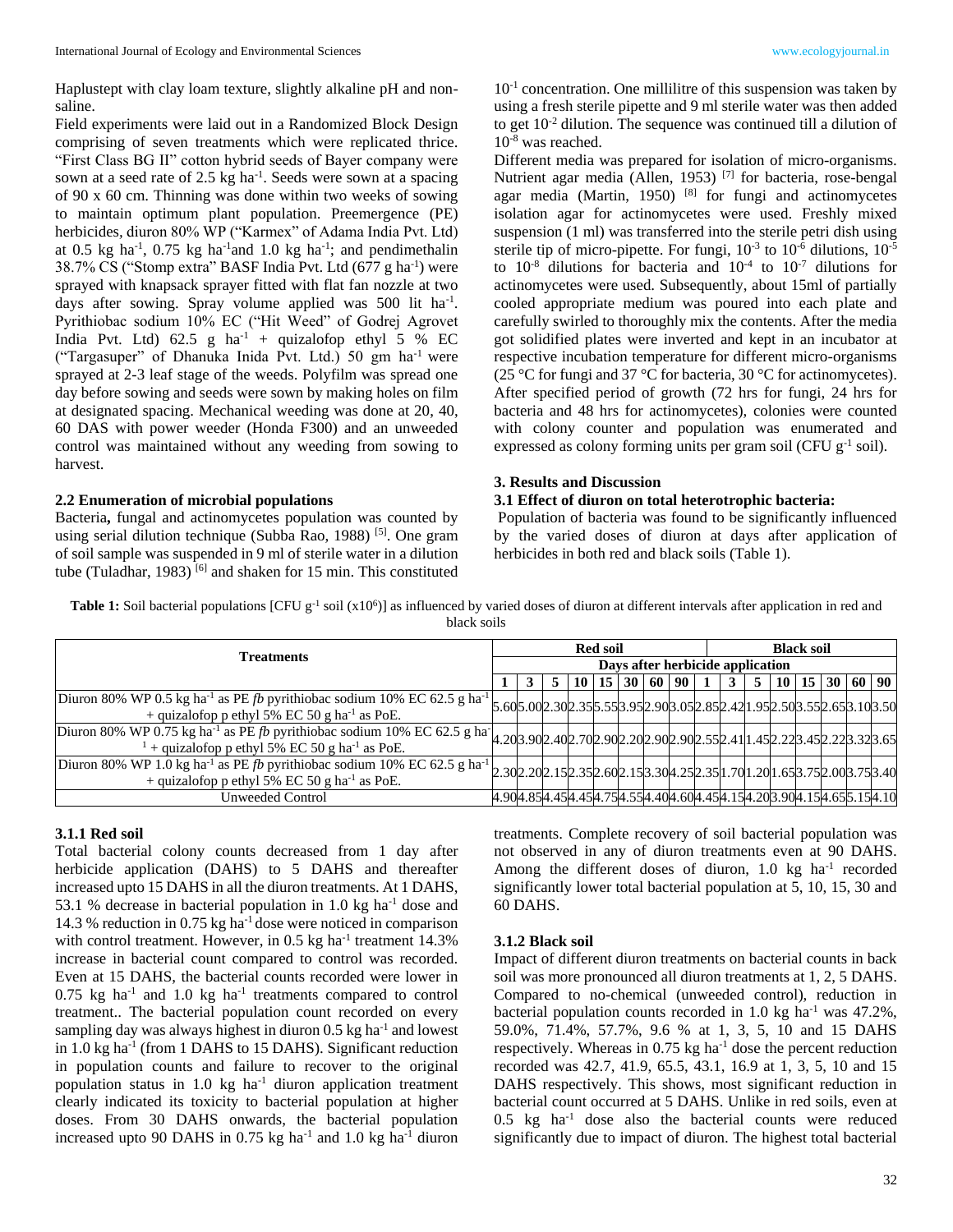population was reported in unweeded control at all the intervals of time.

Eventhough by 15 DAHS, the bacterial population recovered significantly, application of post-emergence herbicide has again resulted in significant reduction in bacterial counts. At 30 DAHS, reductions in bacterial counts were 57 %, 52.3 % and 43.0 % in 1.0, 0.75 and 0.5 kg ha<sup>-1</sup> rates of application respectively. The counts gradually increased up to 90 DAHS. In total, impact of diuron was more severe in black soil compared to red soils. Averaged bacterial count from 1 to 15 DAHS show that, the reduction was 12.3% in red soils and 36.3 % in black soils at 0.5 kg ha<sup>-1</sup> rate of application. At  $0.75$  kg ha<sup>-1</sup>, the average reduction was 42 % in black soils and 31.6 % in red soils. In the highest dose of diuron, the percent reductions are 50.4 and 49.0 % in red and black soils respectively.

#### **3.2 Effect of diuron on total heterotrophic fungi**

The fungal population was found to be significantly influenced by the varied doses of diuron and at different days after application of herbicides (Table 2).

Table 2: Soil fungal populations [CFU g<sup>-1</sup> soil (x10<sup>3</sup>)] as influenced by varied doses of diuron at different intervals after application in red and black soils

|                                                                                                                                                                                                                                            |                                  |   |  |  | <b>Red soil</b> |  |  |  | <b>Black soil</b>                           |   |  |  |  |  |  |                                                                  |
|--------------------------------------------------------------------------------------------------------------------------------------------------------------------------------------------------------------------------------------------|----------------------------------|---|--|--|-----------------|--|--|--|---------------------------------------------|---|--|--|--|--|--|------------------------------------------------------------------|
| <b>Treatments</b>                                                                                                                                                                                                                          | Days after herbicide application |   |  |  |                 |  |  |  |                                             |   |  |  |  |  |  |                                                                  |
|                                                                                                                                                                                                                                            |                                  | 3 |  |  |                 |  |  |  | $10 \mid 15 \mid 30 \mid 60 \mid 90 \mid 1$ | 3 |  |  |  |  |  | 5   10   15   30   60   90                                       |
| Diuron 80% WP 0.5 kg ha <sup>-1</sup> as PE fb pyrithiobac sodium 10% EC 62.5 g ha <sup>-1</sup> 35.5 29.5 14.5 19.3 3.5 38.0 34.5 25.5 27.5 17.5 7.5 13.5 18.1 18.1 29.5 24.8<br>+ quizalofop p ethyl 5% EC 50 g ha <sup>-1</sup> as PoE. |                                  |   |  |  |                 |  |  |  |                                             |   |  |  |  |  |  |                                                                  |
| Diuron 80% WP 0.75 kg ha <sup>-1</sup> as PE fb pyrithiobac sodium 10% EC 62.5 g ha 24.120.8 14.1 17.1 22.2 35.6 30.8 25.0 26.1 17.8 7.3 12.8 17.8 19.5 29.5 25.2<br><sup>1</sup> + quizalofop p ethyl 5% EC 50 g ha <sup>-1</sup> as PoE. |                                  |   |  |  |                 |  |  |  |                                             |   |  |  |  |  |  |                                                                  |
| Diuron 80% WP 1.0 kg ha <sup>-1</sup> as PE fb pyrithiobac sodium 10% EC 62.5 g ha <sup>-1</sup> 21.3 17.5 12.2 15.5 22.5 28.0 23.5 24.5 16.2 5.5 14.2 21.2 23.5 30.5 23.5<br>+ quizalofop p ethyl 5% EC 50 g ha <sup>-1</sup> as PoE.     |                                  |   |  |  |                 |  |  |  |                                             |   |  |  |  |  |  |                                                                  |
| Unweeded Control                                                                                                                                                                                                                           |                                  |   |  |  |                 |  |  |  |                                             |   |  |  |  |  |  | 36.034.436.433.834.539.543.025.528.127.525.526.227.229.530.526.2 |

#### **3.2.1 Red soil**

The highest total fungal colony forming units were recorded in unweeded control at all the intervals of sampling in both red and black soils. Among the varied doses of diuron, in comparison with the control treatment,  $0.5 \text{ kg}$  ha<sup>-1</sup> recorded significantly higher and diuron at 1.0 kg ha<sup>-1</sup> recorded significantly lower total fungal populations from 1 to 15 DAHS. Lower fungal population counts were recorded at 5 DAHS in all diuron treatments which later recovered up to 15 DAHS and beyond. The percent reduction in fungal count at 5 DAHS was 60.2, 61.3 and 66.5 at 0.5, 0.75 and 1.0 kg ha-1 diuron doses respectively. The negative impact was evident from 1 DAHS, where in 1.4 to 40.8 % reduction in fungal population was noticed in various diuron treatments. The population recovery was more rapid in 0.5 kg ha-<sup>1</sup> and 0.75 kg ha<sup>-1</sup> compared to 1.0 kg ha<sup>-1</sup> rate of application. Impact of post-emergence herbicides on fungal population was not evident as indicated by an increase in the population counts after postemergence herbicide application. The fungal population gradually increased up to 60 DAHS and later decreased at 90 DAHS.

#### **3.2.2 Black soil**

Among diuron applied treatments, rapid decrease in total fungal

Population was observed from 1 DAHS to 5 DAHS, thereafter it increased from 5 DAHS to 60 DAHS and then reduced to considerable limit between 60 DAHS to 90 DAHS. The negative impact of diuron on fungal population was severe at 1 DAHS compared to red soils. However, significant reduction in fungal colonies was observed at 3 and 5 DAHS. At 5 DAHS 70.6 %, 71.4 % and 78.4 % reduction in fungal colonies compared to unweeded control was recorded in  $0.5$ ,  $0.75$  and  $1.0$  kg ha<sup>-1</sup> doses respectively. In various diuron treatments, in black soils also, highest total fungal population was recorded in unweeded control at all the intervals of time.

Population reduction as influenced by diuron doses was more in red soils at higher doses  $(0.75 \text{ and } 1.0 \text{ kg ha}^{-1})$  than at  $0.5 \text{ kg ha}^{-1}$ dose. The averaged percent reduction (from 1 to 15 DAHS) was 24.3 %, 43.8 % and 53.3% in red soils and 38.2 %, 39.9 % and 40.0 % % in black soils at 0.5, 0.75 and 1.0 kg ha<sup>-1</sup> doses respectively.

#### **3.3 Effect of diuron on actinomycetes**

The actinomycetes population was found to be significantly influenced by the varied doses of diuron and days after application of herbicides (Table 3).

| <b>Table 3:</b> Soil actinomycetes populations [CFU $g^{-1}$ soil $(x10^5)$ ] as influenced by varied doses of diuron at different intervals after application in red |
|-----------------------------------------------------------------------------------------------------------------------------------------------------------------------|
| and black soil                                                                                                                                                        |

|                                                                                                                                                                                                                                                                      |                                  |  |  |  | <b>Red soil</b> |  |  |  | <b>Black soil</b>                           |   |                |  |  |  |  |                                                                                                                                                                                                              |
|----------------------------------------------------------------------------------------------------------------------------------------------------------------------------------------------------------------------------------------------------------------------|----------------------------------|--|--|--|-----------------|--|--|--|---------------------------------------------|---|----------------|--|--|--|--|--------------------------------------------------------------------------------------------------------------------------------------------------------------------------------------------------------------|
| <b>Treatments</b>                                                                                                                                                                                                                                                    | Days after herbicide application |  |  |  |                 |  |  |  |                                             |   |                |  |  |  |  |                                                                                                                                                                                                              |
|                                                                                                                                                                                                                                                                      |                                  |  |  |  |                 |  |  |  | $10 \mid 15 \mid 30 \mid 60 \mid 90 \mid 1$ | 3 | 5 <sup>1</sup> |  |  |  |  | 10 15 30 60 90                                                                                                                                                                                               |
| Diuron 80% WP 0.5 kg ha <sup>-1</sup> as PE fb pyrithiobac sodium 10% EC 62.5 g ha <sup>-1</sup> 16.9 14.1 11.6 13.3 15.8 17.8 18.0 18.7 10.5 7.9 7.6 6.0 14.1 14.2 13.0 12.1<br>+ quizalofop p ethyl 5% EC 50 g ha <sup>-1</sup> as PoE.                            |                                  |  |  |  |                 |  |  |  |                                             |   |                |  |  |  |  |                                                                                                                                                                                                              |
| Diuron 80% WP 0.75 kg ha <sup>-1</sup> as PE fb pyrithiobac sodium 10% EC 62.5 g ha <sup>-</sup> 14.3 12.8 10.6 13.2 14.7 16.8 16.5 18.7 9.2 8.7 7.4 8.2 12.8 13.5 13.5 13.5 13.5 13.5 13.5<br><sup>1</sup> + quizalofop p ethyl 5% EC 50 g ha <sup>-1</sup> as PoE. |                                  |  |  |  |                 |  |  |  |                                             |   |                |  |  |  |  |                                                                                                                                                                                                              |
| Diuron 80% WP 1.0 kg ha <sup>-1</sup> as PE fb pyrithiobac sodium 10% EC 62.5 g ha <sup>-1</sup><br>+ quizalofop p ethyl 5% EC 50 g ha <sup>-1</sup> as PoE.                                                                                                         |                                  |  |  |  |                 |  |  |  |                                             |   |                |  |  |  |  | $\left  13.1 \right  8.15 \left  7.2 \left  10.1 \right  11.3 \left  13.8 \right  16.2 \left  16.6 \left  11.9 \right  8.9 \left  7.4 \right  9.3 \left  11.0 \right  10.7 \left  10.3 \right  11.7 \right $ |
| <b>Unweeded Control</b>                                                                                                                                                                                                                                              |                                  |  |  |  |                 |  |  |  |                                             |   |                |  |  |  |  | 14.5 15.8 15.9 15.8 16.0 18.0 18.5 20.7 12.5 12.8 13.2 15.5 17.3 16.5 16.6 16.7                                                                                                                              |